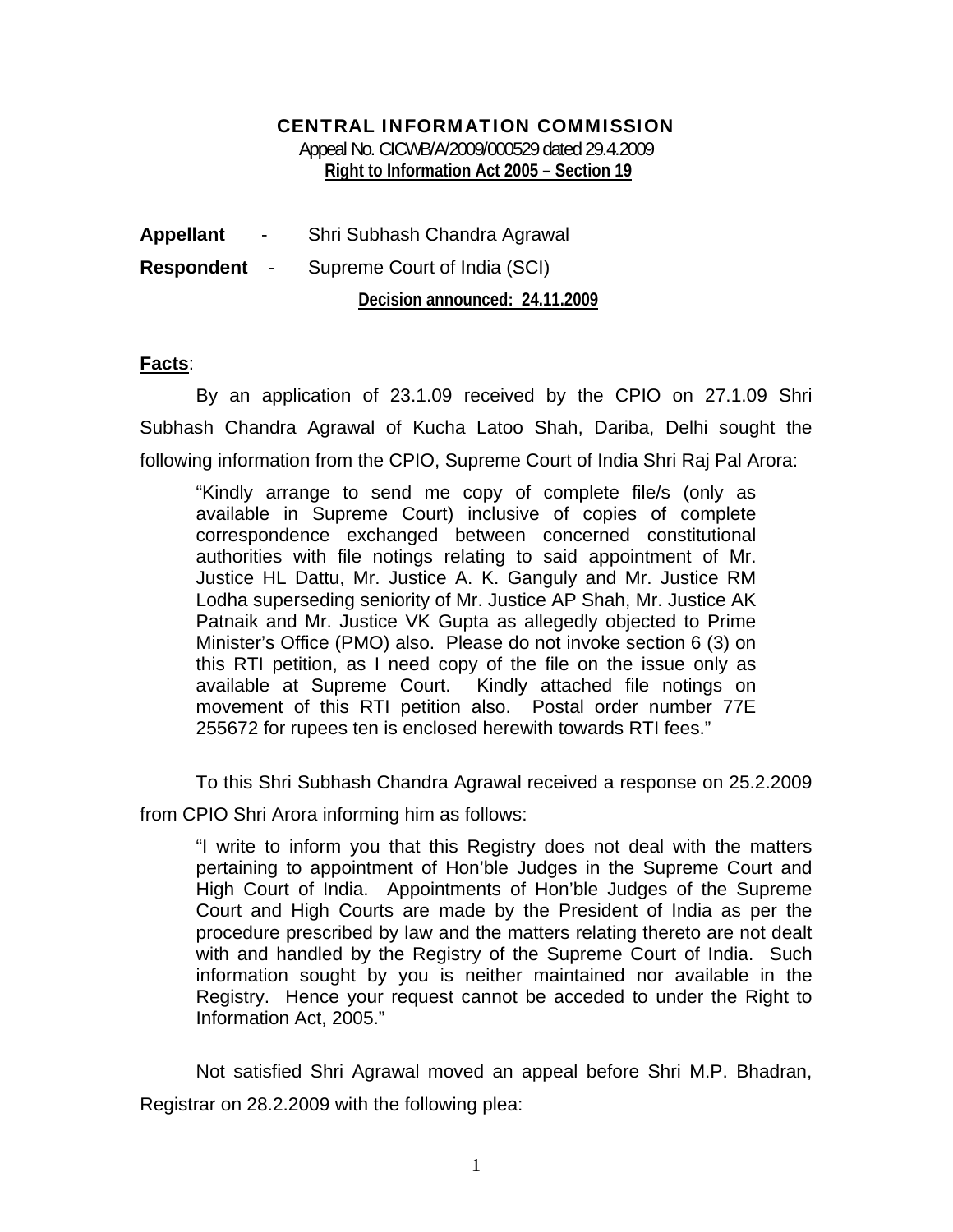"I quoted paragraph 81 of the esteemed Supreme Court verdict in the matter 'SP Gupta vs. Union of India (1981suppSC87)' "If we approach the problem before us in the light of these observations, it will be clear that the class of documents consisting of the correspondence exchanged between the Law Ministry or other high level functionary of the Central Government, the Chief Justice of the High Court, the State Government and the Chief Justice of India in regard to appointment or non-appointment of a High Court judge or Supreme Court judge or the transfer of a High Court Judge and the notes made by these constitutional functionaries in that behalf cannot be regarded as a protected class entitled to immunity against disclosure".

But instead of providing me copies of sought documents, the learned CPIO vide his reply DY. No. 670/RTI/08-09/SCI dated 25.2.2009 tried to explain me the procedure of appointment of judges, which I never tried to enquire."

This appeal was dismissed on 25.3.09 by appellate authority Shri Bhadran, as follows:

"CPIO has informed the appellant that Registry is not dealing with the matters pertaining to appointment of Hon'ble Judges in the Supreme Court of India, that appointment of Hon'ble Judges of the Supreme Court is made by the President of India as per the procedure prescribed by law and the matters relating thereto are not dealt with and handled by the Registry of Supreme Court of India and that such information is neither maintained nor available in the Registry. I find no reasons to disagree with the reply forwarded by the CPIO to the appellant. The information sought by the appellant also does not come within the ambit of Sections 2(f) and (j) of RTI Act. There is no merit in this appeal and it is only to be dismissed."

Appellant Shri Subhash Chandra Agrawal's prayer before us in his second appeal is as below:

"Authorities at Supreme Court may kindly be directed to kindly provide me copy of complete file/s (copy as available in Supreme Court) inclusive of copies of complete correspondence exchanged between concerned constitutional authorities with file notings relating to appointment of Mr. Justice HL Dattu, Mr. Justice A. K. Ganguly and Mr. Justice RM Lodha superseding seniority of Mr. Justice AP Shah, Mr. Justice AK Patnaik and Mr. Justice VK Gupta.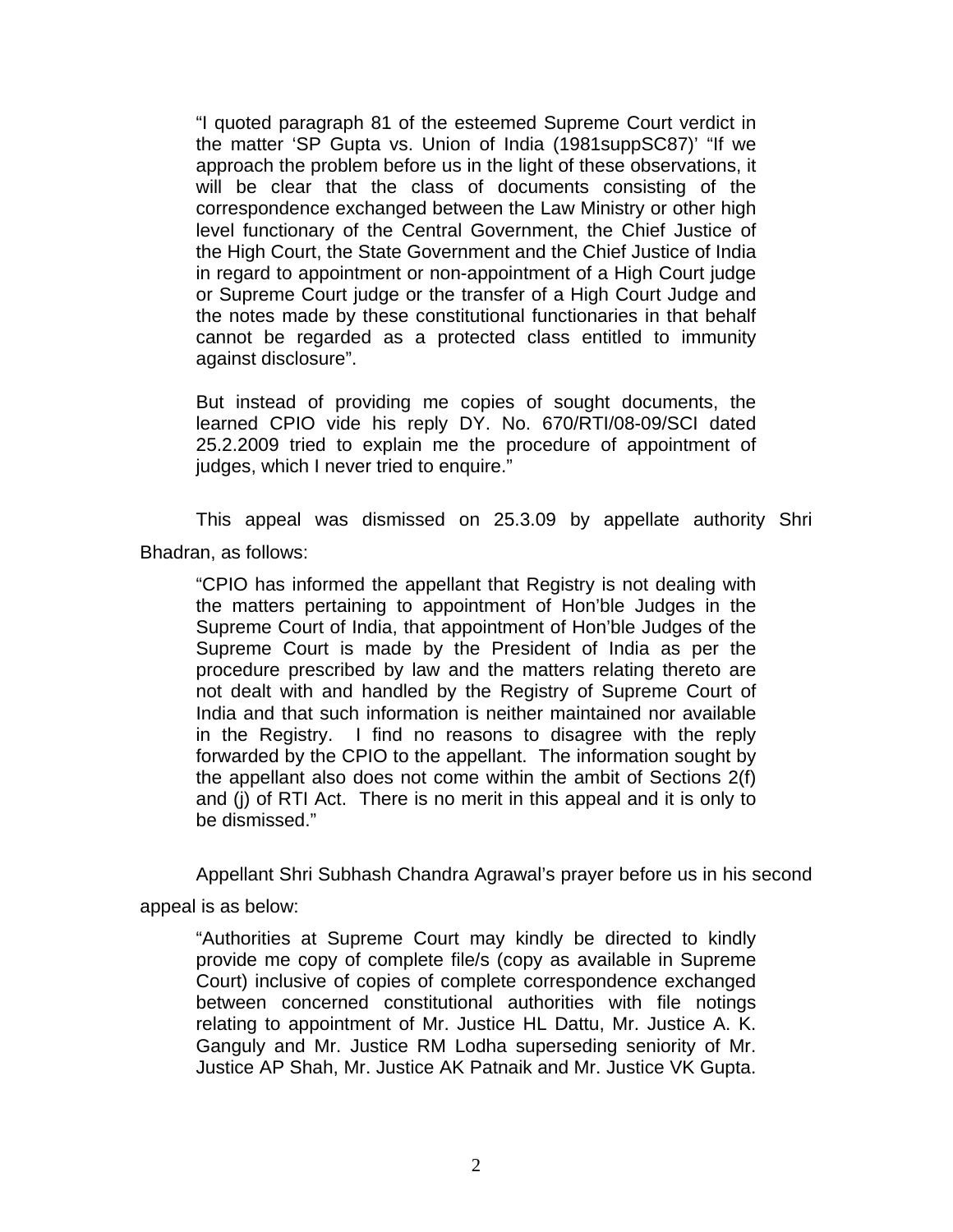Any other relief deemed fit in favour of the petitioner may kindly be allowed."

The appeal was heard together with appeal **Nos. CIC/WB/A/2009/000001, 735, 859, 408, 410, 411 & 530** on 20.11.2009. In this case, however, Shri Devadutt Kamat, Learned Counsel for the Supreme Court sought adjournment, which was agreed to. The appeal was then heard on 23.11.2009. The following are present:

## **Appellant**

 Sh. Subhash Chandra Agrawal Sh. Prashant Bhushan, Advocate Sh. Mayank Mishra, Advocate **Respondents**  Sh. Raj Pal Arora, Addl. Registrar / CPIO Sh. Devadutt Kamat, Advocate for SCI Ms. Priyanka Telang, Advocate

Learned Counsel for respondents Shri Devadutt Kamat, submitted a written statement of his arguments in which his plea is based on the ground that the information sought by appellant Shri Subhash Chandra Agrawal in the present case falls squarely within the exemption u/s 8(1)(e) of the RTI Act. He has, in this context, closely examined the meaning of the term 'fiduciary' and in this connection has quoted from the decision of the Supreme Court in **Subhash Sharma vs. Union of India – (1991) (Supp) 1-SCC 574** specifically with reference to information held under Article 124 of the Constitution or in discharge of a trust, as follows:

"It is a participatory constitutional function. It is, perhaps, inappropriate to refer to any 'power' or 'right' to appoint Judges. It is essentially a discharge of a constitutional trust of which certain constitutional functionaries are collectively repositories.'

He has gone on to describe the role of the Chief Justice of India in the appointment process, as below:

"It is submitted that the Chief Justice of India whilst performing his functions under Article 124 (2) acts in a fiduciary capacity visa a vis other judges and Chief Justices of High court. The information made available with the Chief Justice in pursuance of his functions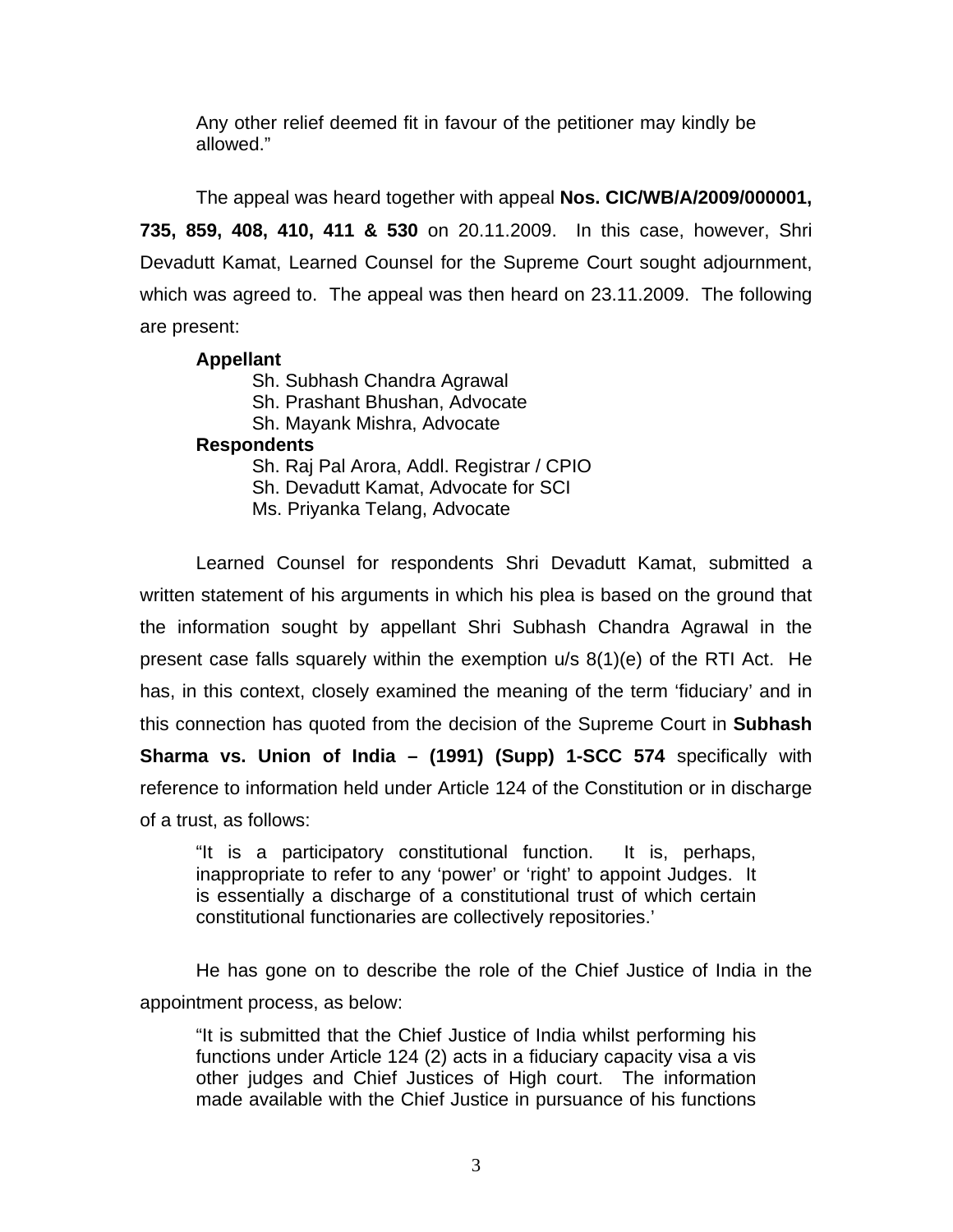under article 124 (2) is held in confidence and in trust being the pater families of the Judiciary for the purposes for forming an opinion under article 124 (2).

In the SC Advocates case, the Hon'ble Supreme Court whilst elaborating on the role of chief Justice in the consultation process held that the provisions for consultation with CJI was introduced in the Constitution as he was best equipped to know and assess the worth of the candidate. It is submitted that the 'information' about the candidate available with the Chief Justice is in fiduciary capacity as the pater families of the Judiciary."

Shri Kamat has also quoted from the decision of Justice Verma in **Supreme Court Advocates on Record Association vs. Union of India – (1993) 4 SCC 441**, as follows:

"452. This is not surprising if we remember that even in United Kingdom where similar judicial appointments are in the absolute discretion of the executive, these appointments are made by convention on the advice of the Prime Minister after consultation with the Lord Chancellor, who himself consults with senior members of the judiciary before making his choice or consulting with the Prime Minister and the Prime Minister would depart from the recommendations of the Lord Chancellor only in the most exceptional case. (See The Politics of Judiciary- J.A. G. Griffith at pp. 17-18). The Lord Chancellor, Lord Mackay speaking recently on 'The Role of the Judge in a Democracy said:

One of the most important responsibilities of a Lord Chancellor in our democracy is for judicial appointments. It is my duty to ensure that neither political bias, nor personal favouritism, nor animosity play any party in the appointment of judges and that they are selected regardless of sex, ethnic origin or religion on the basis of their fitness to carry out the solemn responsibility of judicial office. I look for those with integrity, professional ability, experience, and standing, a sound temperament and good health. To achieve this I consult widely and regularly with the judges, Law Lords and other members of the legal profession. I naturally attach particular importance to the opinion of the Division of the High Court. Judges therefore have an important role in judicial appointments, albeit informally father than prescribed by statute." (Emphasis supplied)."

He has further gone on to contest the application of the observations of the learned Single Judge in **W.P. No. 288/2009** paras 54 to 59 in which Justice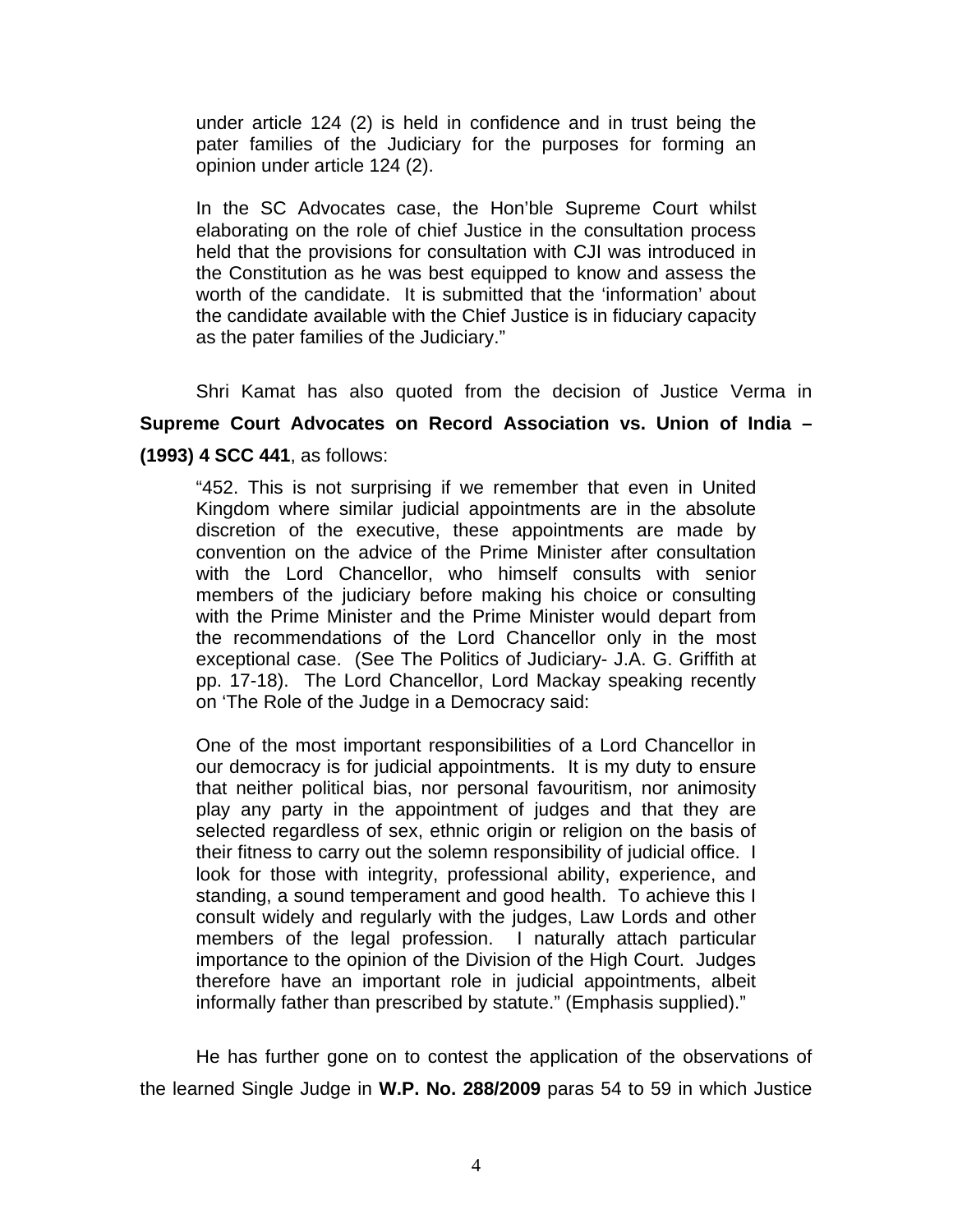Ravinder Bhat has examined the application of the term fiduciary relationship, contending that the learned Judge "*has not at all held that the Chief Justice of the Supreme Court does not act in a fiduciary capacity vis a vis Judges or Chief Justices of the High court."* He has then argued as below:

"It is submitted that the information sought for relates to the personal information relating to the suitability of a candidate. It is submitted that the information sought for is pure and simple personal information relating to the judges which is exempt from disclosure.'

In support of this line of argument, learned counsel for respondents Shri Devadutt Kamat has then gone on to quote extensively from Supreme Court Advocates case referred to above, as below:

"462. The constitutional purpose to be served by these provisions is to select the best from amongst those available for appointment as judges of the superior judiciary, after consultation with those functionaries who are best suited to make the selection. It is obvious that only those persons should be considered fit for appointment as judges of the superior judiciary who combine the attributes essential for making an able, independent and fearless judge. Several attributes together combine to constitute such a personality. Legal expertise, ability to handle cases, proper personal conduct and ethical attributes of a person suitable for appointment as a superior judge. The initial appointment of judges in the High Courts is made from the Bar and the subordinate judiciary. Appointment to the Supreme Court is mainly from amongst High Court Judges, and on occasions directly from the Bar. The arena of performance of those men are the courts. It is, therefore, obvious that the maximum opportunity for adjudging their ability and traits, is in the Courts and, therefore, the judges are best suited to assess their true worth and fitness for appointment as Judges. This is obviously the reason for introducing the requirement of consultation with the Chief Justice of India in the matter of appointment of all Judges, and with the Chief Justice of the High Court in the case of appointment of a Judge in a High Court. Even the personal traits of the members of the Bar and the Judges are quite often fully known to the Chief Justice of India and the Chief Justice of the High Court who get such information from various sources. There may, however, be some personal trait of an individual lawyer or Judge, which may be better known to the executive and may be unknown to the Chief Justice of India and the Chief Justice of the High Court, and which may be relevant for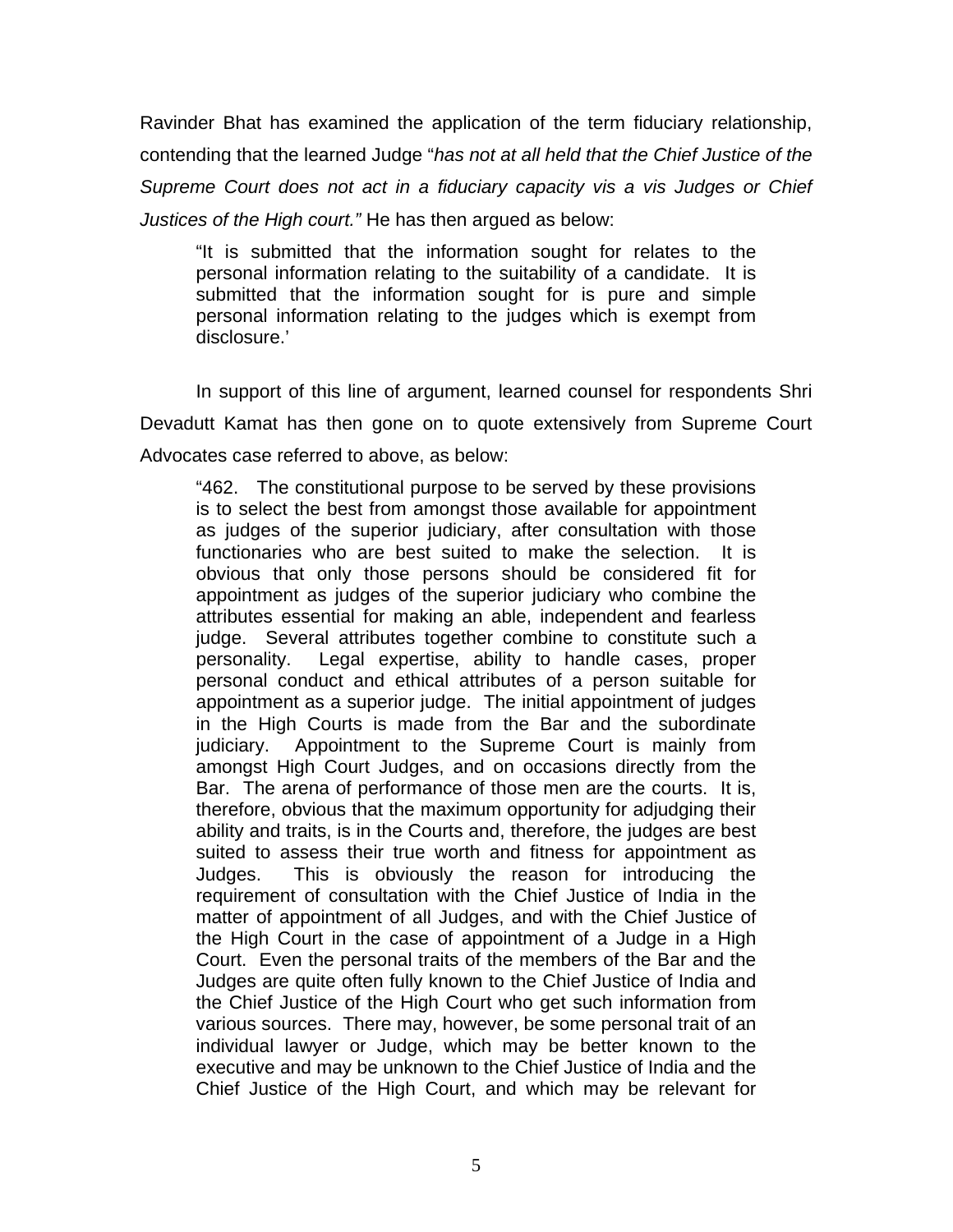assessing his potentially to become a good judge. It is for this reason, that the executive is also one of the consultees in the process of appointment. The object of selecting the best men to constitute the superior judiciary is achieved by requiring consultation with not only the judiciary but also the executive to ensure that every relevant particular about the candidate is known and duly weighed as a result of effective consultation between all the consultees before the appointment is made."

He has then concluded that there is no public interest involved in the present case and that the Hon'ble Supreme Court in the Supreme Court Advocates case has specifically held that public interest lies in keeping appointments and transfers undisclosed. He has, in this context, gone on to again quote from this decision, as below:

"This is also in accord with the public interest of excluding these appointments and transfers from litigative debate, to avoid any erosion in the credibility of the decisions, and to ensure a free and frank expression of hones to opinion by all the constitutional functionaries, which is essential for effective consultation and for taking the right decision. The growing tendency of needless intrusion by strangers and busybodies in the functioning of the judiciary under the garb of public interest litigation."

Learned Counsel has contested the reliance of appellant on the decision of the Hon'ble Supreme Court in **S. P. Gupta vs. Union of India (1981) (Supp) SCC 87.** Finally learned Counsel Sh. Kamat has rested his arguments on a decision of this Commission of 2006 in **Sh. Mukesh Kumar vs. Supreme Court** 

**of India in F. No. CIC/AT/A/2006/00113** in which we have held as follows:

"Arguably, there is merit in the contention that certain processes are best conducted away from the public gaze, for that is what contributes to sober analysis and mature reflection, unaffected by competing pressures and public scrutiny. If there is one process which needs to be so protected, the process of selecting the judges of the High Court's and the Supreme Court must quality to be one such.'

In light of a subsequent decision of this Commission Shri Kamal has invited our attention to the ruling of the Supreme Court in **Companies Textiles Industries Ltd. vs. Deepak Jain and anr. In Civil Appeal No. 1743/2009**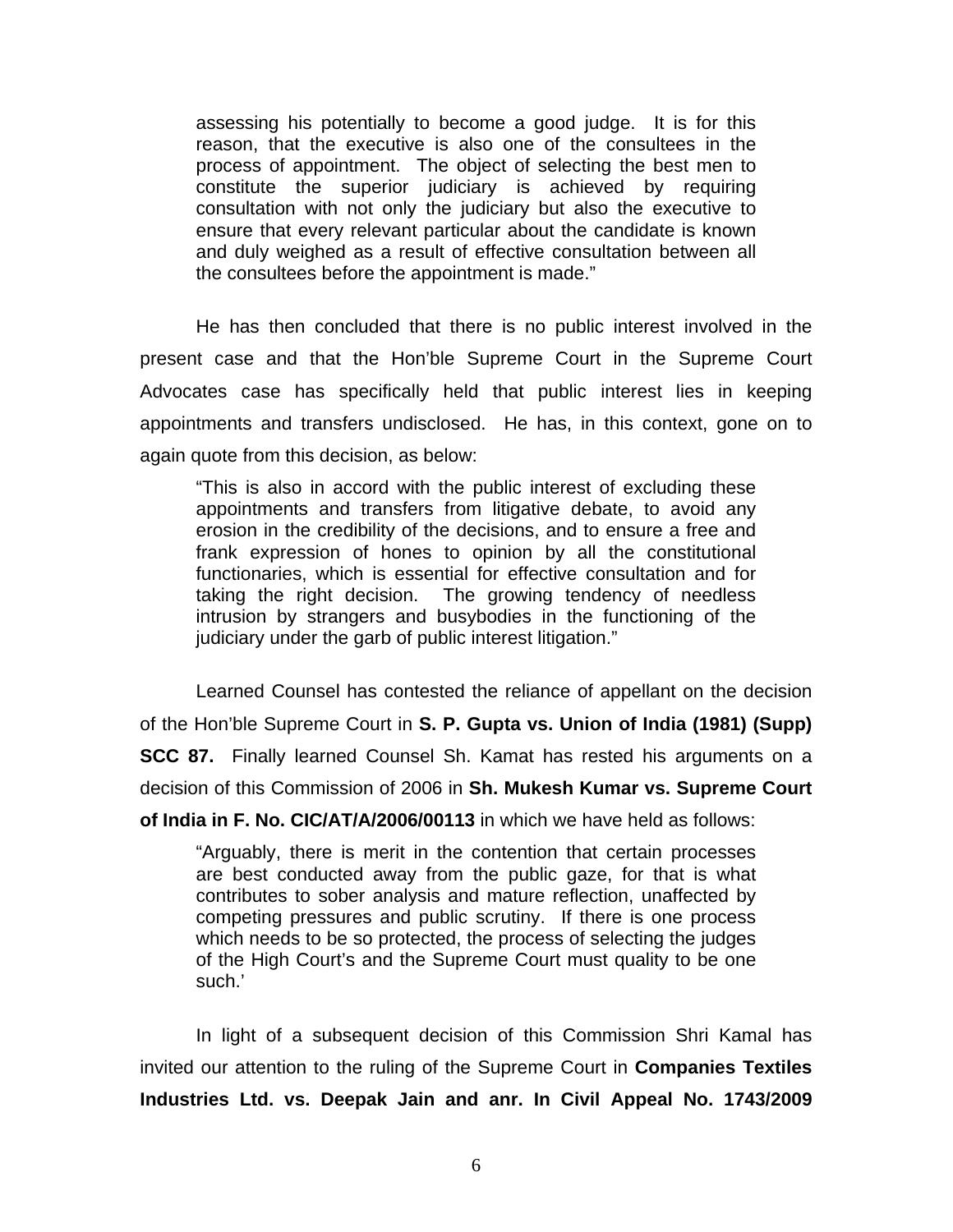decided on March 20, 2009 in which the Hon'ble Supreme Court has held as follows:

"We are also constrained to observe that while dealing with the second revision petition, the High Court failed to take into consideration the order passed by a learned Single Judge on 21.8.2002 whereby the executing court was directed to conducted inquiry in regard to the status of the objector to the execution proceedings. Time and again it has been emphasised that judicial prosperity and decorum requires that if a Single Judge, hearing a matter, feels that earlier decision of a Single Judge needs reconsideration, he should not embark upon that enquiry, sitting as a Single Judge, but should refer the matter to a larger bench. Regrettably, in the present case, the learned Single judge departed from the said healthy principle and chose to re-examine the same question himself.'

He has gone on to provide a very detailed argument in this regard, as below:

"It is well settled that a coordinate bench cannot overrule an earlier decision of the same strength. It is submitted that the decision in Mukesh Kumar's case has not been expressly overruled by any of the decisions of this Commission. No appeal also appears to have been filed against the said decision. In these circumstances, the decision in Mukesh Kumar's case is binding unless overturned by a larger bench. It has already been pointed out that the larger bench decisions of this Commission did not deal with the position of the Chief Justice and the issues, which arose in Mukesh Kumar's case, did not arise for consideration in the other decisions.

The Hon'ble Supreme Court in S. I. Rooplal & Anr. Vs. Lt. Governor through Chief Secretary, Delhi (2000) 1 SCC 644 has laid down that it is not open for a bench of coordinate jurisdiction to overrule a decision rendered by another coordinate bench of the same strength. It was held that:

"At the outset, we must express our serious dissatisfaction to regard to the manner in which a coordinate Bench of the tribunal has overrules, in effect, an earlier judgment of another coordinate Bench of the same tribunal. This is opposed to all principles of judicial discipline. It at all, the subsequent Bench of the tribunal was of the opinion that the earlier view taken by the coordinate Bench of the same tribunal was incorrect, it ought to have referred the matter to a larger Bench so that the difference of opinion between the two coordinate Benches on the same point could have been avoided."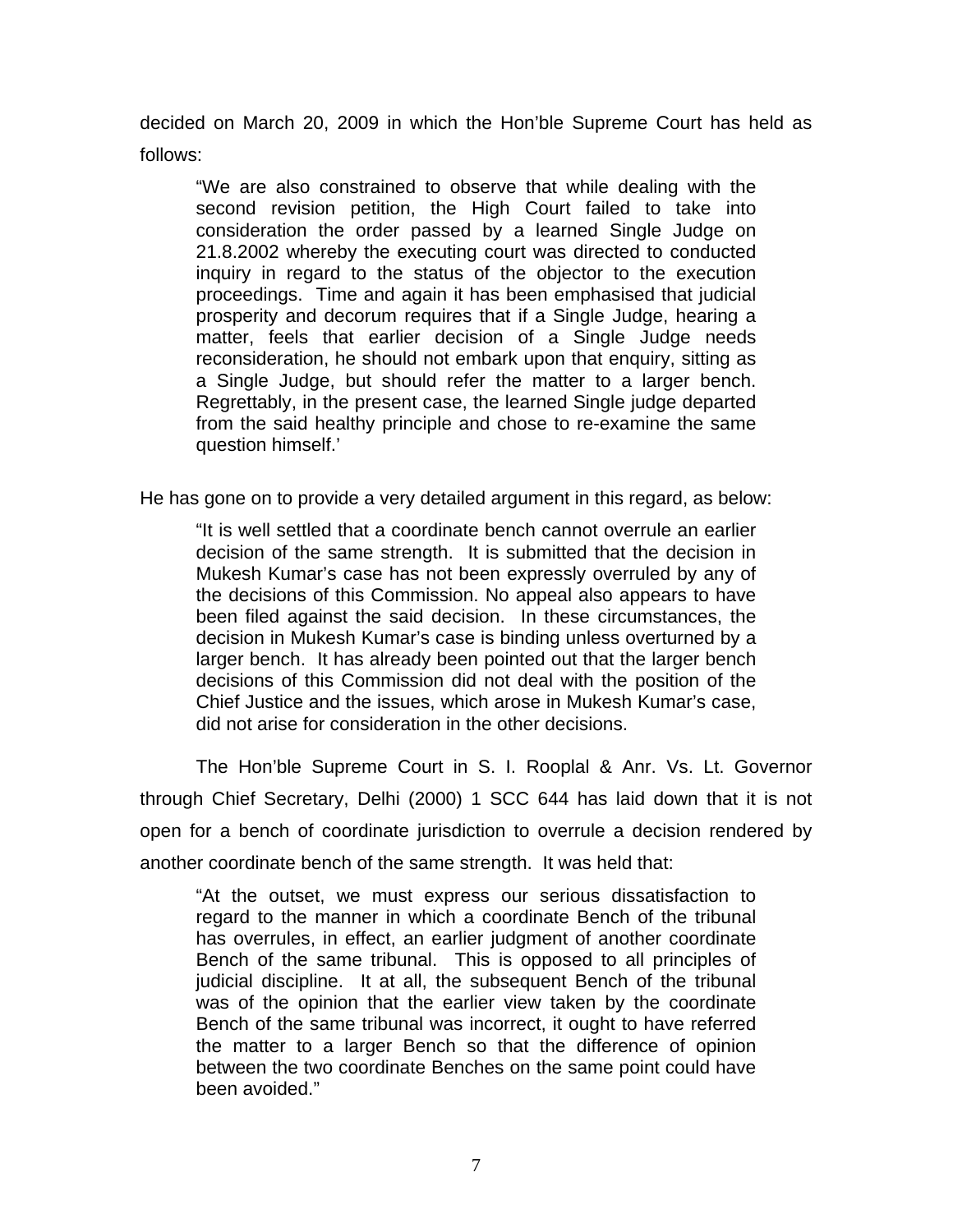Learned counsel Shri Kamat has therefore conclude that we cannot rely on the subsequent decisions of this Commission, which moreover have been challenged in Writ before the High Court of Delhi, but instead place reliance on our decision in **Sh. Mukesh Kumar vs. Supreme Court of India in F. No. CIC/AT/A/2006/00113,** which moreover stands without challenge.

Learned Counsel for appellant Shri Prashant Bhushan on the other hand submitted that the decision of this Commission cited by learned Counsel for respondents Shri Devadutt Kamat is overridden not by the subsequent decisions of this Commission in **CIC/WB/A/2006/00460** announced on 23.3.2007 and **CIC/AT/A/2008/00736** announced on 19.1.2009 but by the decision of Justice Bhagwati in **S.P. Gupta vs. Union of India – AIR (1982) SC 149** upon which the decision of this Commission of 23.3.07 is based. Besides, on the principle of *per incurism* the decision of 23.3.2007 cannot be invalidated on the basis of the earlier decision of this Commission cited by learned Counsel for respondents as that decision was never brought to the notice of the Commission in its hearing on 16.3.2007 and, therefore, finds no reference in the decision of 23.3.2007 in File **No. CIC/WB/A/2006/00460**. He has then gone on to quote from the decision of the Supreme Court in **S.P. Gupta vs. Union of India – AIR (1982) SC 149,** upon which he has relied, as follows:

82. These selfsame reasons must apply equally in negativing the claim for immunity in respect of the correspondence between the Law Minister and the Chief Justice of India and the relevant notings made by them in regard to the transfer of a High Court Judge including the Chief Justice of a High Court. These documents are extremely material for deciding whether there was full and effective consultation with the Chief Justice of India before effecting the transfer and the transfer was made in public interest, both of which are, according to the view taken by us, **justiciable issues and the non disclosure of these documents would seriously handicap the petitioner in showing that there was no full and effective consultation** with the Chief Justice of India or that the transfer was by way of punishment and not in public interest. It would become almost impossible for the petitioner, without the aid of these documents, to establish his case, even if it be true. Moreover, the transfer of a High Court Judge or Chief Justice of a High Court is a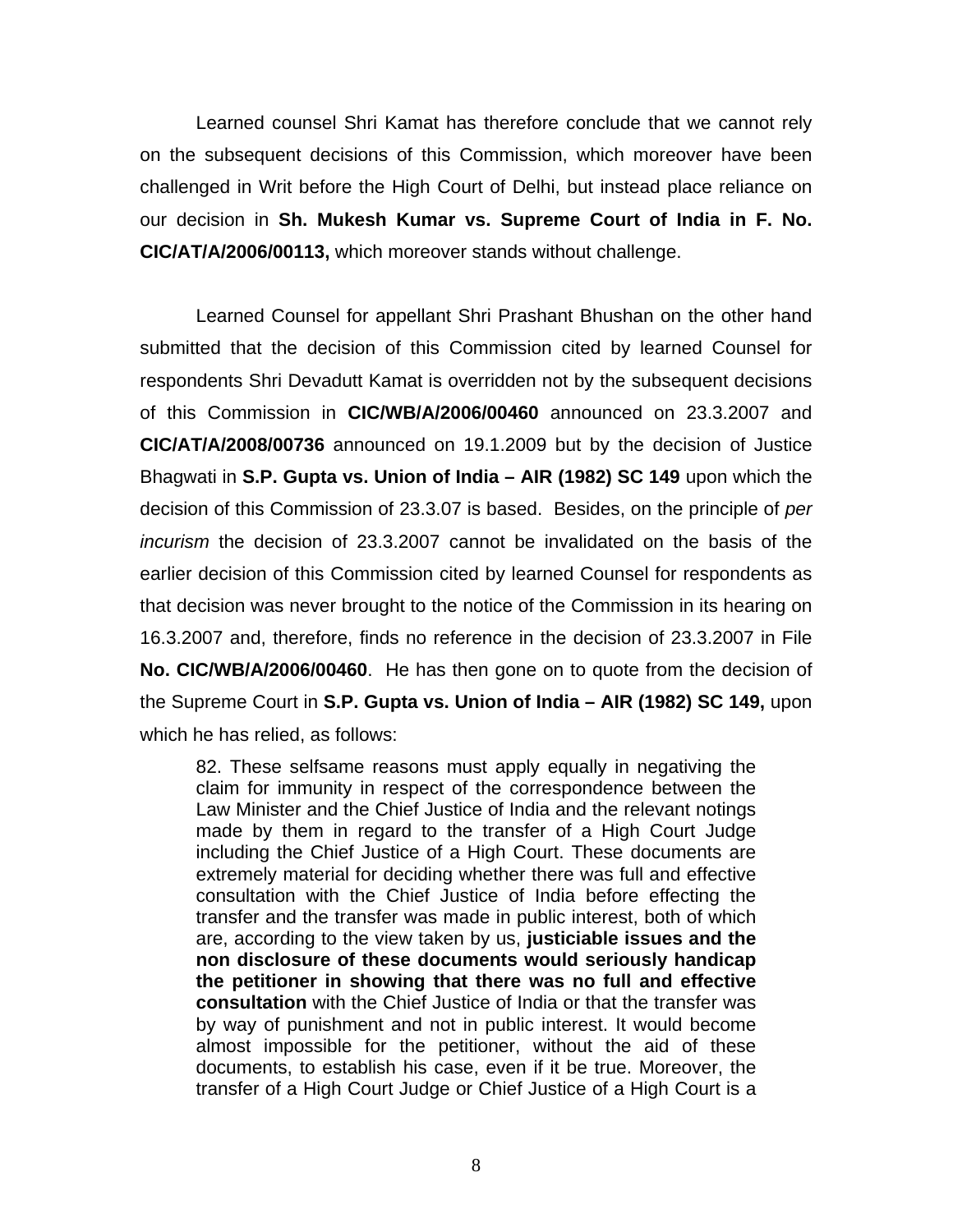very serious matter and if made arbitrarily or capriciously or by way of punishment or without public interest motivation, it would erode the independence of the judiciary which is a basic feature of the Constitution and therefore, when such a charge is made **it is in public interest that it should be fully investigated and all relevant documents should be produced before the court so that the full facts may come before the people, who in a democracy are the ultimate arbiters.** It would be plainly contrary to public interest to allow the inquiry into such a charge to be baulked or frustrated by a claim for immunity in respect of documents essential to the inquiry. It is also important to note that when the transfer of a High Court Judge or Chief Justice of a High Court is challenged, the burden of showing that there was full and effective consultation with the Chief Justice of India and the transfer was effected in public interest is on the Union of India and it cannot withhold the relevant documents in its possession on a plea of immunity and expect to discharge this burden by a mere statement in an affidavit. Besides, if the reason for excluding these documents is to safeguard the proper functioning of the higher organs of the State including the judiciary, then that reason is wholly inappropriate where what is charged is the grossly improper functioning of those very organs. It is, Court Judge or Chief Justice of a High Court is challenged, no immunity can be claimed in respect of the correspondence exchanged between the Law Minister and the Chief Justice of India and the notings made by them, since, on the balance, the non-disclosure of these documents would cause greater injury to public interest than what may be caused by their disclosure. **(Emphasis added)** 

83. But, quite apart from these considerations, we do not understand how the disclosure of the correspondence exchanged between the Law Minister, the Chief Justice of the High Court, the State Government and the Chief Justice of India and the relevant notes made by them in regard to non appointment of an Additional Judge for a further term or transfer of a High Court Judge can be detrimental to public interest. It was argued by the learned Solicitor-General on behalf of the Union of India that if the Chief Justice of the High Court and the Chief Justice of India differ in their views in regard to the suitability of an Additional Judge for further appointment, the disclosure of their views would cause considerable embarrassment because the rival views might be publicly debated and there might be captious and uninformed criticism which might have the effect of undermining the prestige and dignity of one or the other Chief Justice and shaking the confidence of the people in the administration of justice. If the difference in the views expressed by the Chief Justice of the High Court and the Chief Justice of India becomes publicly known,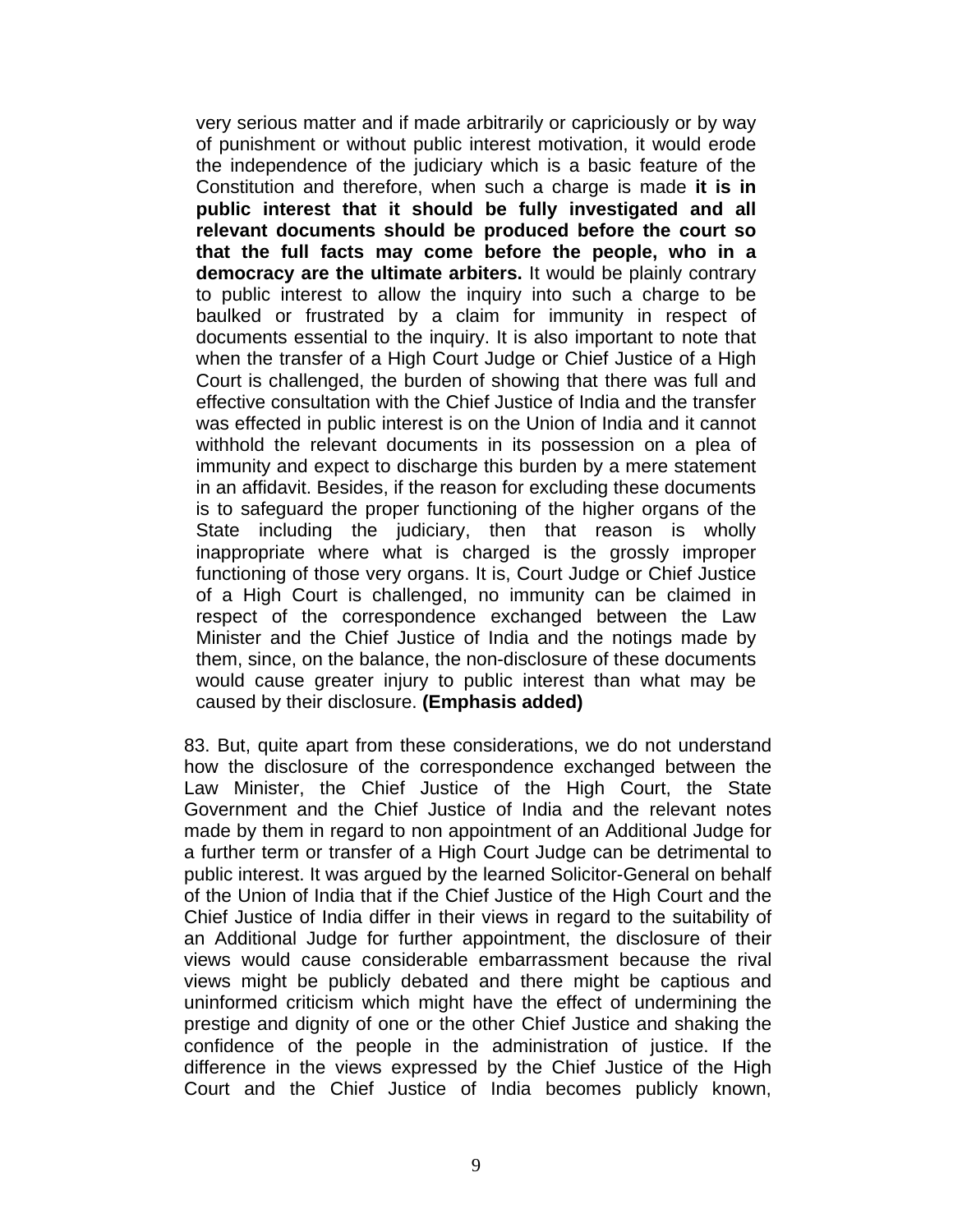contended the learned Solicitor-General, it might create a difficult situation for the Chief Justice of the High Court vis-à-vis the Chief Justice of India and if despite the adverse opinion of the Chief Justice of the High Court, the Additional Judge is continued for a further term, and the Additional Judge knows that he has been so continued overruling the view of the Chief Justice of the High Court, it might lead to a certain amount of friction which would be detrimental to the proper functioning of the High Court. So also if an Additional Judge is continued for a further term accepting the view expressed by the Chief Justice of the High Court and rejecting the opinion of the Chief Justice of India, it would against create a piquant situation because it would affect the image of the Chief Justice of India in the public eyes. Moreover, a feeling might be created in the mind of the public that a person who was regarded as unsuitable for judicial appointment by one or the other of the two Chief Justices, has been appointed as a Judge and the litigants would be likely to have reservations about him and the confidence of the people in the administration of justice would be affected. The learned Solicitor-General contended that for these reasons it would be injurious to public interest to disclose the correspondence exchanged between the Law Minister, the Chief Justice or the High Court and the Chief Justice of India.

84. We have given our most anxious thought to this argument urged by the leaned Solicitor General, but we do not think we can accept it. We do not see any reason why, if the correspondence between the Law Minister, the Chief Justice of the High Court and the Chief Justice of India and the relevant notes made by them, in regard to discontinuance of an Additional Judge are relevant to the issues arising in a judicial proceeding, they should not be disclosed. There might be difference of views between the Chief Justice of the High Court and the Chief Justice of India but so long as the views are held bona fide by the two Chief Justices, we do not see why they should be worried about the disclosure of their views? Why should they feel embarrassed by public discussion or debate of the views expressed by them when they have acted bona fide with the greatest care and circumspection and after mature deliberation. Do Judges sitting on a Division Bench not differ from each other in assessment of evidence and reach directly contrary conclusions on questions of fact? Do they not express their judicial opinions boldly and fearlessly leaving it to the jurists to decide which of the two differing opinions is correct? If two Judges do not feel any embarrassment in coming to different findings of fact which may be contrary to each other, why should two Chief Justices feel embarrassed if the opinions given by them in regard to the suitability of an Additional Judge for further appointment differ and such differing opinions are made known to the public. Not only tolerance but acceptance of bona fide difference of opinion is a part of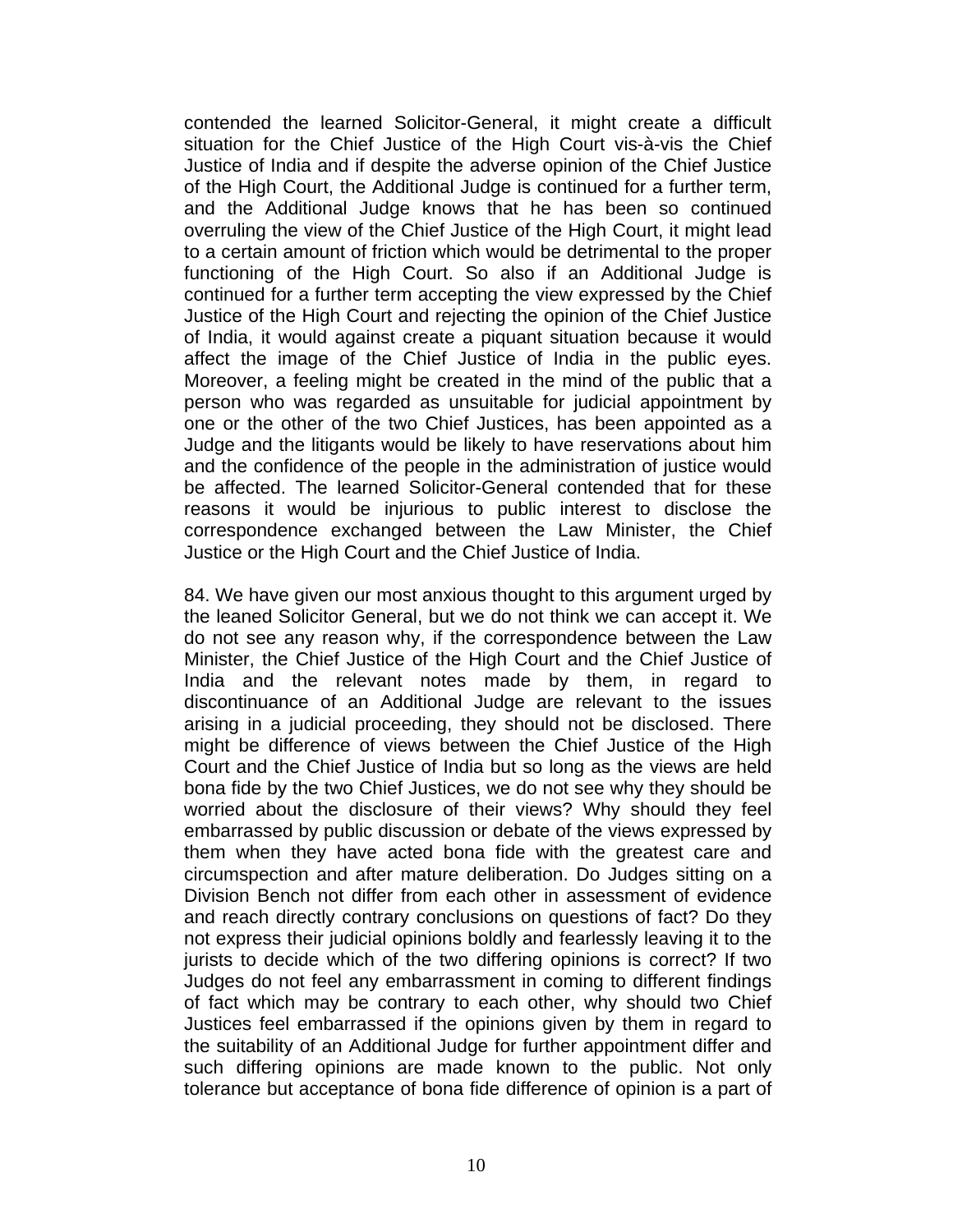judicial discipline and we find it difficult to believe that the disclosure of their differing opinions might create a strain in the relationship between the Chief Justice of the High Court and the Chief Justice of India. We have no doubt that the Chief Justice of the High Court would come to his own independent opinion on the material before him and he would not surrender his judgment to the Chief Justice of India, merely because the Chief Justice of India happens to be head of the judiciary having a large voice in the appointment of Judges on the Supreme Court Bench. Equally we are confident that merely because the Chief Justice of the High Court has come to a different opinion and is not prepared to change that opinion despite the persuasion of the Chief Justice of India, no offence would be taken by the Chief Justice of India and he would not harbour any feeling of resentment against the Chief Justice of the High Court. Both the Chief Justices have trained judicial minds and both of them would have the humility to recognize that they can be mistaken in their opinions. We do not therefore see any real possibility of estrangement or even embarrassment for the two Chief Justices, if their differing views in regard to the suitability of an Additional Judge for further appointment are disclosed. We also find it difficult to agree that if the differing views of the two Chief Justices become known to the outside world, the public discussion and debate that might ensue might have the effect of lowering the dignity and prestige of one or the other of the two Chief Justices. When the differing views of the two Chief Justices are made public as a result of disclosure, there would certainly be public discussion and debate in regard to those views with some criticizing one view and some criticising the other, but that cannot be helped in a democracy where the right of free speech and expression is a guaranteed right and if the views have been expressed by the two Chief Justices with proper care and deliberation and a full sense of responsibility in discharge of a constitutional duty, there is no reason why the two Chief Justices should worry about public criticism. We fail to see how such public criticism could have the effect of undermining the prestige and dignity of one or the other Chief Justice. So long as the two Chief Justices have acted honestly and bona fide with full consciousness of the heavy responsibility that rests upon them in matters of this kind, we do not think that any amount of public criticism can affect their prestige and dignity. But if either of the two Chief Justices has acted carelessly or improperly or irresponsibly or out of oblique motive, his view would certainly be subjected to public criticism and censure and that might show him in poor light and bring him down in the esteem of the people, but that will be the price which he will have to pay for his remissness in discharge of his constitutional duty. No Chief Justice or Judge should be allowed to hide his improper or irresponsible action under the clock of secrecy. If any Chief Justice or Judge has behaved improperly or irresponsibly or in a manner not befitting the high office he holds, there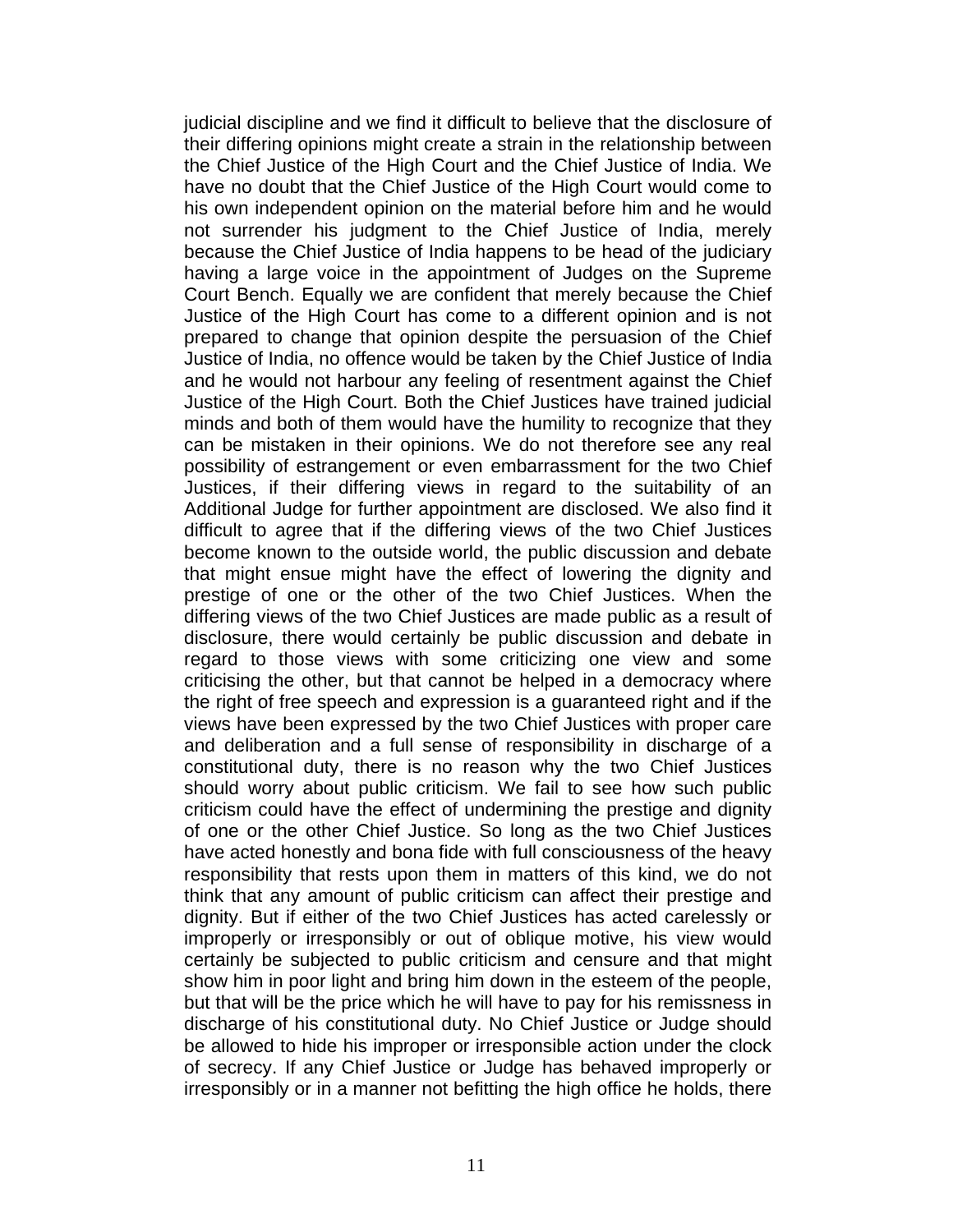is no reason why his action should not be exposed to public gaze. **We believe in an open government and openness in government does not mean openness merely in the functioning of the executive arm of the State. The same openness must characterize the functioning of the judicial apparatus including judicial appointments and transfer.** Today the process of judicial appointments and transfers is shrouded in mystery. The public does not know how Judges are selected and appointed or transferred and whether any and if so what, principles and norms govern this process. The exercise of the power of appointment and transfer remains a sacred ritual whose mystery is confined only to a handful of high priests, namely the Chief Justice of the High Court, the Chief Minister of the State, the Law Minister of the Central Government and the Chief Justice of India. In case of appointment or non appointment of a High Court Judge and the Law Minister of the Central Government and the Chief Justice of India in case of appointment of a Supreme Court Judge or transfer of a High Court Judge. The mystique of this process is kept secret and confidential between just a few individuals, not more than two or four as the case may be, and the possibility cannot therefore be ruled out that howsoever highly placed may be these individuals, the process may on occasions result in making of wrong appointments and transfers and may also at times, though fortunately very rare, lend itself to nepotism, political as well as personal and even trade off. We do not see any reason why this process of appointment and transfer of Judges should be regarded as so sacrosanct that no one should be able to pry into it and it should not be protected against disclosure at all events and in all circumstances. Where it becomes relevant in a judicial proceeding, why should the Court and the opposite party and through them the people not know what are the reasons for which a particular appointment is made or a particular Additional Judge is discontinued or a particular transfer is affected. We fail to see what harm can be caused by the disclosure of true facts when they become relevant in a judicial proceeding. In fact, the possibility of subsequent disclosure would act as an effective check against carelessness, impetuosity, arbitrariness or mala fides on the part of the Central Government, the Chief Justice of the High Court and the Chief Justice of India and ensure bona fide and correct approach objective and dispassionate consideration, mature thought and deliberation and proper application of mind on their part in discharging their constitutional duty in regard to appointments and transfers of Judges. It is true that if the views expressed by the Chief Justice of the High Court and the Chief Justice of India in regard to the suitability of an Additional Judge for further appointment become known to the public, they might reflect adversely on the competence, character or integrity of the Additional Judge, but the Additional Judge cannot legitimately complain about it, because it would be at his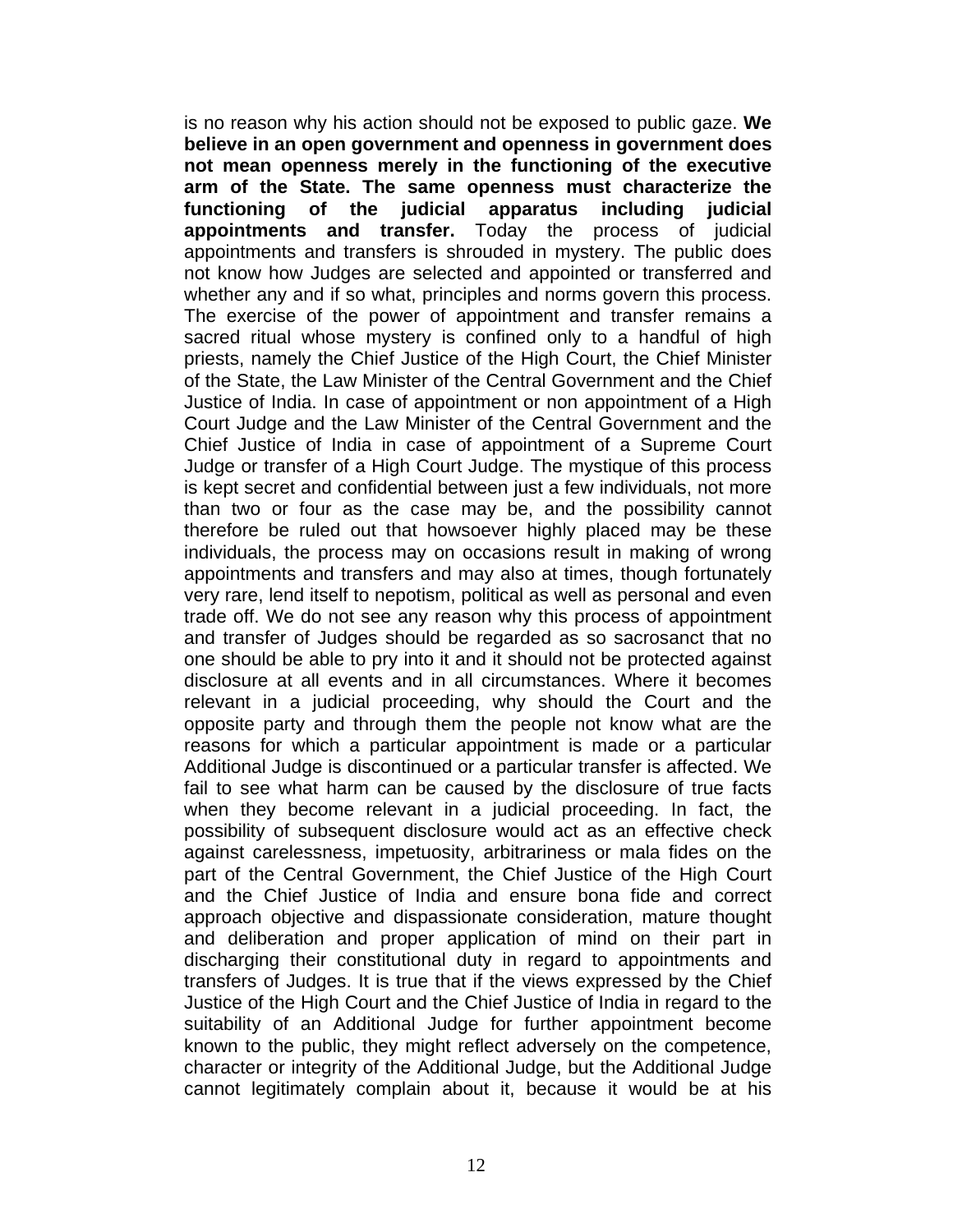instance that the disclosure would be ordered and the views of the two Chief Justices made public. If the Additional Judge is appointed for a further term either accepting the opinion expressed by the Chief Justice of the High Court in preference to that of the Chief Justice of India or vice versa, the question of disclosure of differing opinions of the two Chief Justices would not arise, because no one would know that the two Chief Justices were not agreed on continuing the Additional Judge for a further term and therefore, ordinarily, there would be no challenge to the appointment of the Additional Judge. It is only if the Additional Judge is not continued for a further term that he or someone on his behalf may challenge the decision of the Central Government not to continue him and in that event, if he asks for disclosure of the relevant correspondence embodying the views of the two Chief Justices, and if such disclosure is ordered, he has only himself to thank for it and in any event, in such a case there would be no harm done to public interest if the views expressed by the two Chief Justices become known to the public." . **(Emphasis added)"**

This decision stands and has neither been challenged nor modified by any subsequent decision of the Supreme Court.

Shri Prashant Bhushan further submitted that respondent has not taken the plea of exemption u/s 8(1)(e) earlier nor the plea that the information sought is not under the control of Chief Justice of India, as a public authority. However, he conceded that in case the information sought contained any information of a personal nature warranting exemption u/s 8(1)(j), this can be exempted under the severability clause contained in Sec. 10(1) while making the disclosure.

## **DISCUSSION & DECISION NOTICE**

. Because respondents have not raised the issue now raised either in refusing the information in the initial stage or in considering the appeal, we cannot now hold that in consequence they are debarred from taking this plea at this stage. This was indeed the plea taken by the Registry of the Supreme Court of India in its **Writ Petition No.2008/09** moved before the High Court of Delhi against an earlier decision of this Commission but since in the decision of Justice Ravinder Bhat in **WP(C) 228/2009, CPIO Supreme Court of India vs. SC Agrawal & Anr.** it is conceded that the Chief Justice of India is indeed a public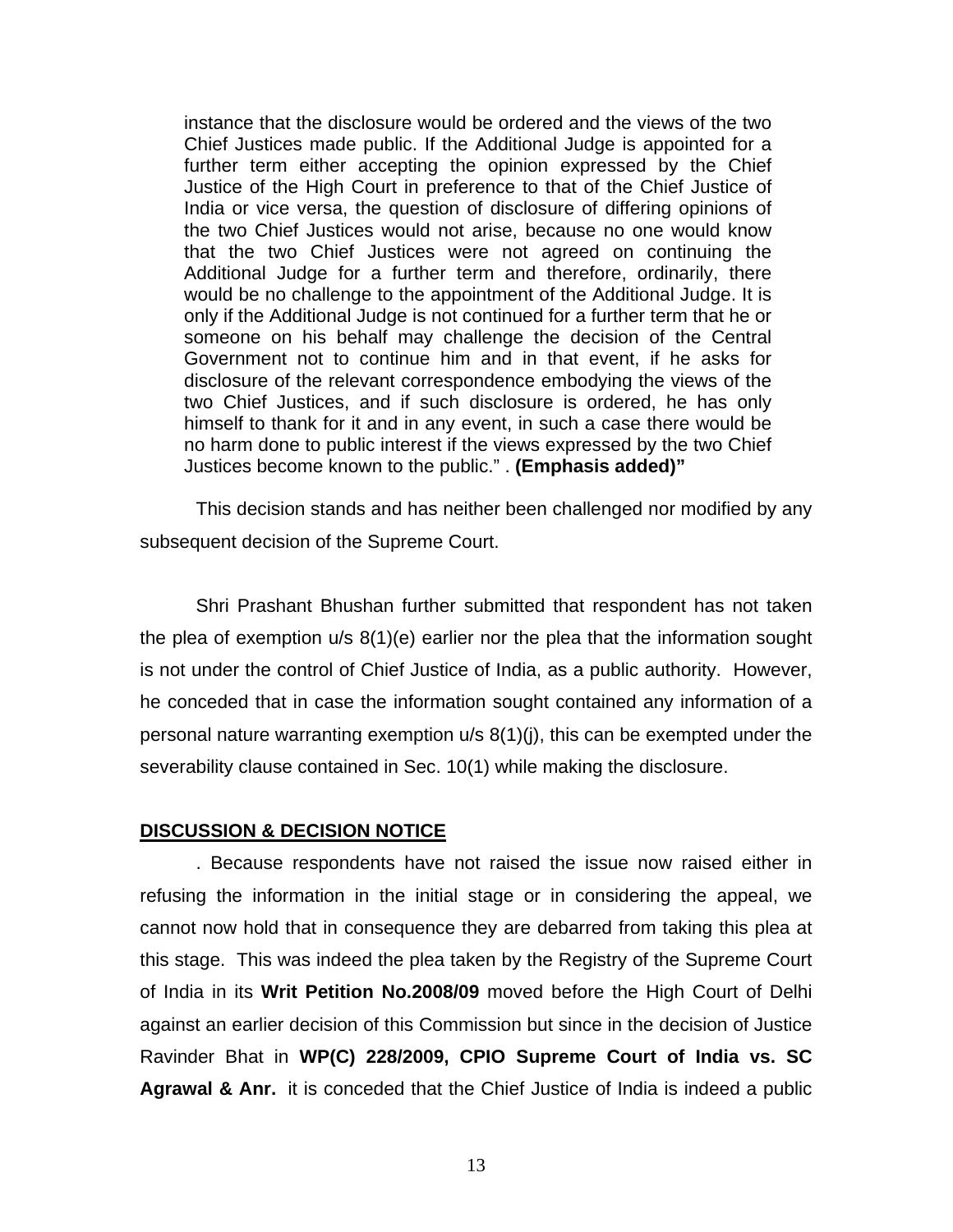authority, it is in that context that the present plea for exemption has been taken. Therefore, this contention of appellant is unsustainable.

On the other hand, the question lies squarely on whether the ruling of Justice Ravinder Bhat in this case on the question of fiduciary relationship will be applicable in the present case. His ruling is as follows:

54. The petitioners argue that assuming that asset declarations, in terms of the 1997 constitute "information" under the Act, yet they cannot be disclosed – or even particulars about whether, and who made such declarations, cannot be disclosed – as it would entail breach of a fiduciary duty by the CJI. The petitioners rely on Section 8 (1) (f) to submit that a public authority is under no obligation to furnish *"information available to a person in his fiduciary relationship".* The petitioners emphasize that the 1997 Resolution crucially states that:

*"The declaration made by the Judges or the Chief Justice, as the case may be, shall be confidential."* 

The respondent, and interveners, counter the submission and say that CJI does not stand in the position of a fiduciary to the judges of the Supreme Court, who occupy high Constitutional office; they enjoy the same judicial powers, and immunities and that the CJI cannot exercise any kind of control over them. In these circumstances, there is no "fiduciary" relationship, least of all in relation to making the asset declarations available to the CJI, who holds it because of his status as CJI. It is argued that a fiduciary relationship is created, where one person depends, on, or entrusts his affairs to 55. It is necessary to first discern what a fiduciary relationship is, since the term has not been defined in the Act. In *Bristol & West Building Society v. Mathew* [1998] Ch 1, the term "fiduciary", was described as under:

*"A fiduciary is someone who has undertaken to act for and on behalf of another in a particular matter in circumstances which give rise to a relationship of trust and confidence."* 

*Dale & Carrington Invt. (P) Ltd. v. P.K. Prathapan,* (2005) 1 SCC 212 and *Needle Industries (India) Ltd v. Needle Industries (Newey) India Holding Ltd:* 1981 (3) SCC 333 establish that Directors of a company owe fiduciary duties to its shareholders. In *P.V. Sankara Kurup v. Leelavathy Nambiar,* (1994) 6 SCC 68, the Supreme Court held that an agent and power of attorney holder can be said to owe a fiduciary relationship to the principal.

56. In a recent decision (*Mr. Krishna Gopal Kakani v. Bank of Baroda* 2008 (13) SCALE 160) the Supreme Court had to decide whether a transaction resulted in a fiduciary relationship. Money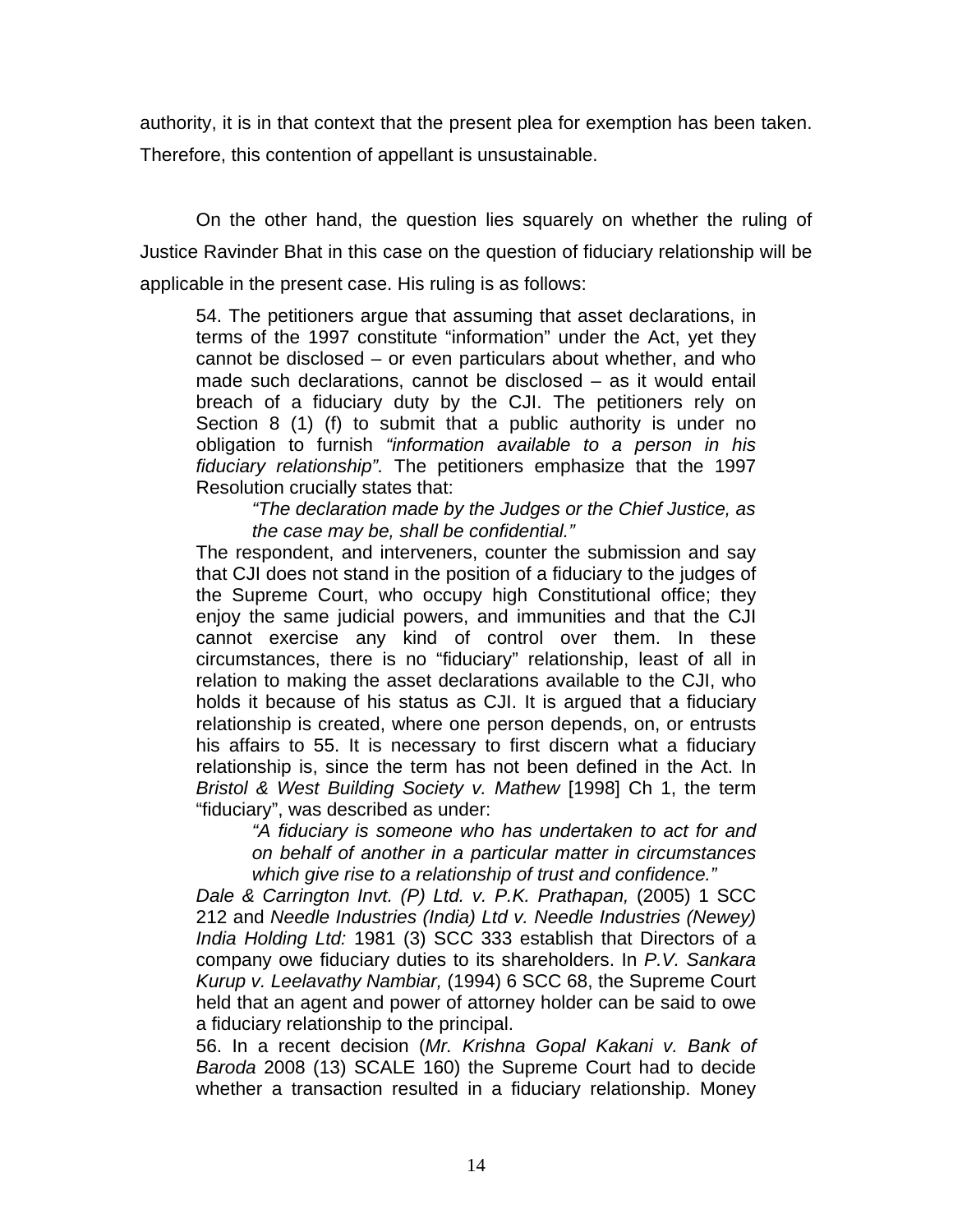was sought to be recovered by the plaintiff, from a bank, who had moved the court for auction of goods imported, and retained the proceeds; the trail court overruled the objection to maintainability, stating that the bank held the surplus (of the proceeds) in a fiduciary capacity. The High Court upset the trial court's findings, ruling that the bank did not act in a fiduciary capacity. The Supreme Court affirmed the High Court's findings. The court noticed Section 88 of the Trusts Act, which reads as follows:

*"Section 88. Advantage gained by fiduciary. - Where a trustee, executor, partner, agent, director of a company, legal advisor, or other person bound in a fiduciary character to protect the interests of another person, by availing himself of his character, gains for himself any pecuniary advantage, or where any person so are, or may be, adverse to those of such other person and thereby gains for himself a pecuniary advantage, he must hold for the benefit of such other person the advantage so gained."* 

Affirming the High Court's findings that the bank did not owe a fiduciary responsibility to the appellant, it was held by the Supreme Court, that:

*"9. An analysis of this Section would show that the Bank, to whom the money had been entrusted, was not in the capacity set out in the provision itself. The question of any fiduciary relationship therefore arising between the two must therefore be ruled out. It bears reiteration that there is no evidence to show that any trust had been created with respect to the suit money."* 

The following kinds of relationships may broadly be categorized as "fiduciary":

- Trustee/beneficiary (Section 88, Indian Trusts Act, 1882)
- Legal guardians / wards (Section 20, Guardians and Wards Act, 1890)
- Lawyer/client;
- Executors and administrators / legatees and heirs
- Board of directors / company
- Liquidator/company
- Receivers, trustees in bankruptcy and assignees in insolvency / creditors
- Doctor/patient
- Parent/child:

57. *The Advanced Law Lexicon*, 3rd Edition, 2005, defines fiduciary relationship as

*"a relationship in which one person is under a duty to act for the benefit of the other on the matters within the scope of the relationship….Fiduciary relationship usually arise in one of*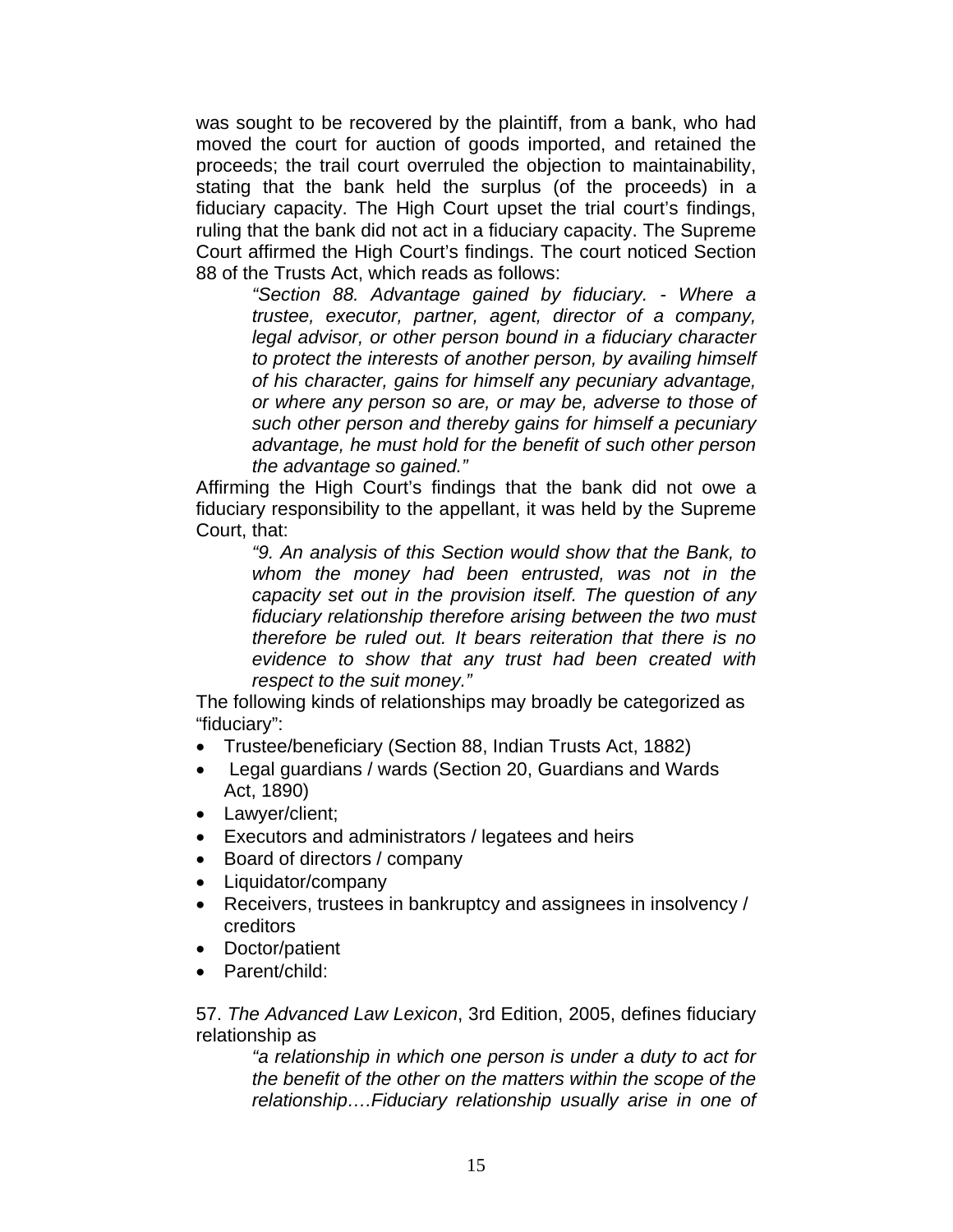*the four situations (1) when one person places trust in the faithful integrity of another, who is a result gains superiority or influence over the first, (2) when one person assumes control and responsibility over another, (3) when one person has a duty to act or give advice to another on matters falling within the scope of the relationship, or (4) when there is specific relationship that has traditionally be recognized as involving fiduciary duties, as with a lawyer and a client, or a stockbroker and a customer"* 

58. From the above discussion, it may be seen that a fiduciary relationship is one whereby a person places complete confidence in another in regard to a particular transaction or his general affairs or business. The relationship need not be "formally" or "legally" ordained, or established, like in the case of a written trust; but can be one of moral or personal responsibility, due to the better or superior knowledge or training, or superior status of the fiduciary as compared to the one whose affairs he handles. If viewed from this perspective, it is immediately apparent that the CJI cannot be a fiduciary vis-à-vis Judges of the Supreme Court; he cannot be said to have superior knowledge, or be better trained, to aid or control their affairs or conduct. Judges of the Supreme Court hold independent office, and are there is no hierarchy, in their judicial functions, which places them at a different plane than the CJI. In these circumstances, it cannot be held that asset information shared with the CJI, by the judges of the Supreme Court, are held by him in the capacity of a fiduciary, which if directed to be revealed, would result in breach of such duty. So far as the argument that the 1997 Resolution had imposed a confidentiality obligation on the CJI to ensure non-disclosure of the asset declarations, is concerned, the court is of opinion that with the advent of the Act, and the provision in Section 22 – which overrides all other laws, etc. (even overriding the Official Secrets Act) the argument about such a confidentiality condition is on a weak foundation. The mere marking of a document, as "confidential", in this case, does not undermine the overbearing nature of Section 22. Concededly, the confidentiality clause (in the 1997 Resolution) operated, and many might have *bona fide* believed that it would ensure immunity from access. Yet the advent of the Act changed all that; all classes of information became its subject matter. Section 8(1) (f) affords protection to one such class, i.e. fiduciaries. The content of such provision may include certain kind of relationships of public officials, such as doctor-patient relations; teacher-pupil relationships, in government schools and colleges; agents of governments; even attorneys and lawyers who appear and advise public authorities covered by the Act. However, it does not cover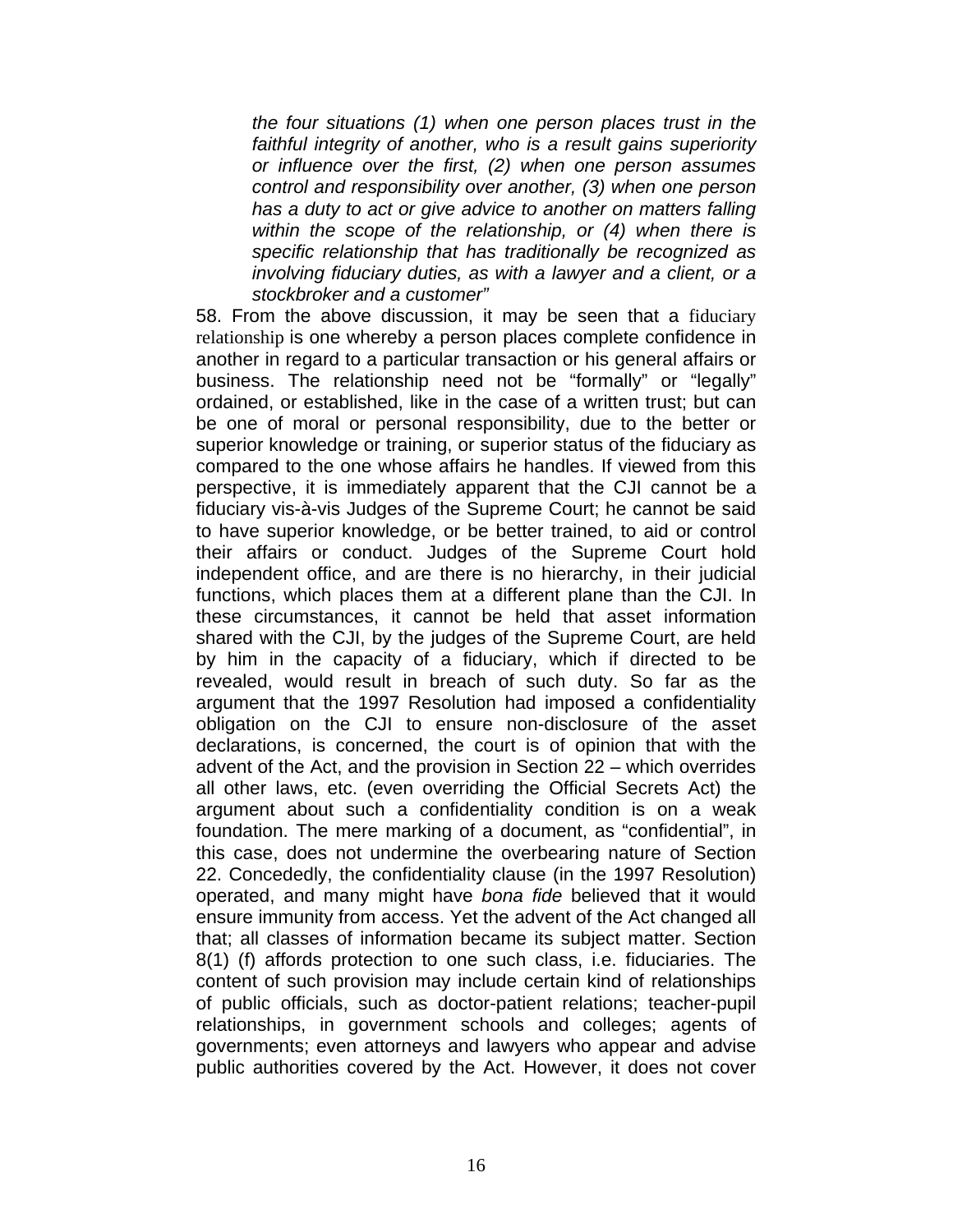asset declarations made by Judges of the Supreme Court, and held by the CJI. 59. For the above reasons, the court concludes the petitioners' argument about the CJI holding asset declarations in a fiduciary capacity, (which would be breached if it is directed to be disclosed, in the manner sought by the applicant) to be insubstantial. The CJI does not hold such declarations in a fiduciary capacity or relationship.

No doubt this ruling has been challenged before a Division Bench of the Delhi High Court, which has also heard the same. However, this issue is not, as conceded by both parties, an issue that is impugned. The only plea taken here by the learned Counsel for respondents in this regard is that this particular ruling will not apply in the present case. Learned Counsel contests this conclusion for appellant on the basis of the ruling of Justice Bhagwati in the case of **S. P. Gupta vs. Union of India** quoted above.

The question then arises as to whether in light of the argument of learned counsel for respondents that a Coordinate Bench cannot overrule a decision of another Coordinate Bench of the same Commission, this Commission is at liberty to take a decision contrary to its decision in **Mukesh Kumar vs. Supreme Court of India** without reference to a larger Bench. This would have to be seen in light of the arguments of learned counsel for respondents submitted in his written arguments, which is as follows:

"It is respectfully submitted that the consultation process and the primacy of the opinion of the Chief Justice of India is facet of Judicial Independence. It is submitted that it is now well settled that the judicial independence is now one of the corner stone's of our constitutional democracy. Judicial Independence demands that the consultation process should be conducted in an atmosphere sober analysis unaffected by competing pressures. Intrusion by strangers and busy bodies needs to be eschewed."

In our view the decision of this Commission in **Mukesh Kumar vs. Supreme Court of India** cannot stand overridden by the decision dated 23.3.2007 of this Commission in **File No. CIC/WB/A/2006/00460 – S. C.**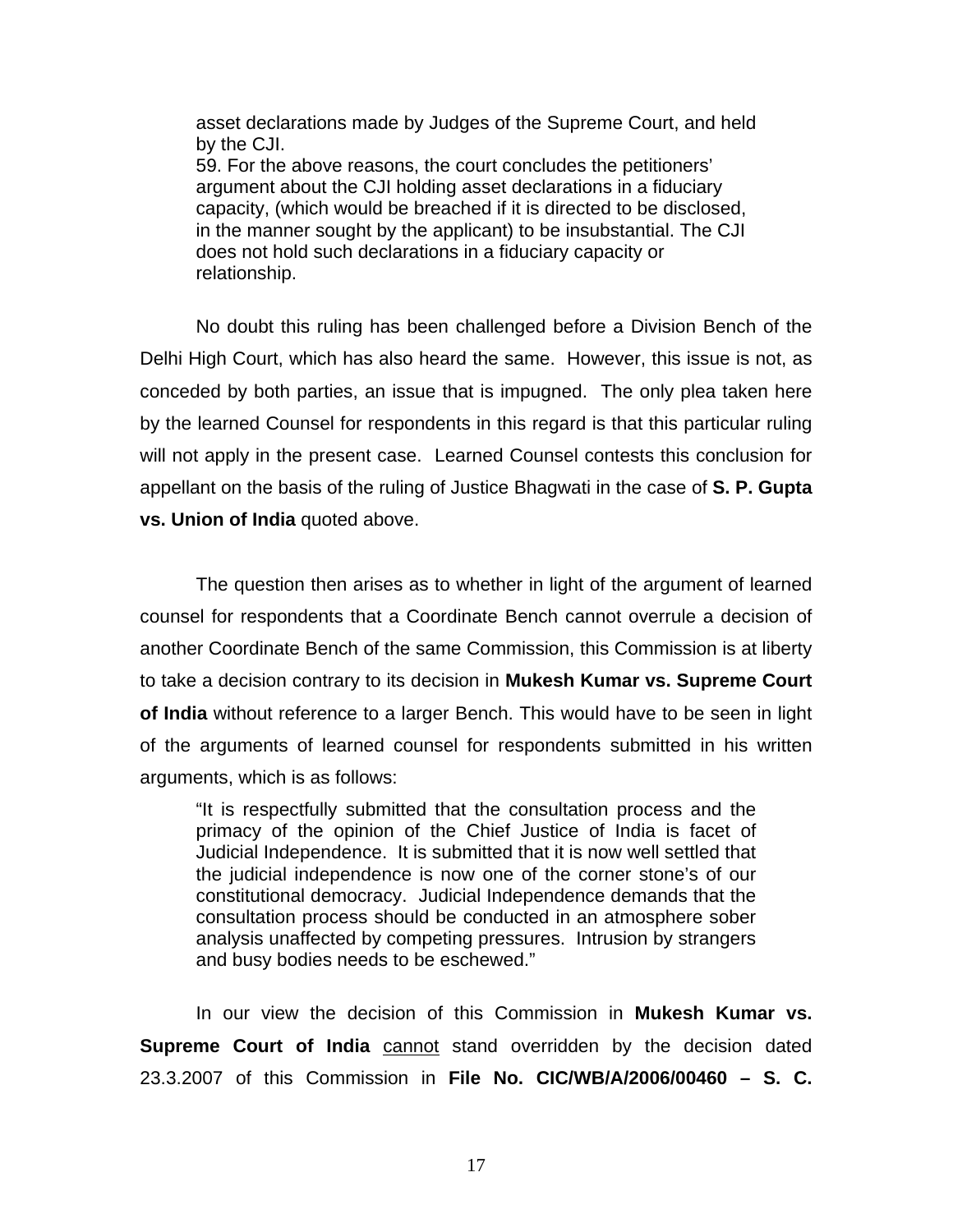**Agrawal vs. President's Secretariat & Department of Justice**. Instead it is countered by the conclusion of the Supreme Court of India in **S. P. Gupta vs. Union of India** precisely through the paragraphs drawn from this decision, quoted in our own decision of 23.3.2007. Besides, Sec. 11(1) has also been sought as a reason for refusing disclosure in **Mukesh Kumar vs. Supreme Court of India** is not a clause that allows for exemption from disclosure but only a clause prescribing the procedure for allowing a third party to seek exemption from disclosure of any information intended to be disclosed.

Nevertheless, the definition of the applicability of the clause of fiduciary relationship i.e. exemption u/s 8(1)(e) dwelt in detail by the Hon'ble Justice Ravinder Bhat in W.P. No. 288/09, quoted above, will now have the effect of overriding any earlier decision of this Commission in this regard. The question is that will this definition apply in the present case, a fact that has been challenged by respondents. It is without doubt that the detailed exemption on the question of the fiduciary relationship in the above decision does not pertain to the kind of disclosure that has been sought in the present appeal since that was regarding disclosure of information regarding property statements whereas in the present case the issue is one of personnel administration. Nevertheless, as will be clear from the judgment that we have deliberately taken some pains to describe in detail above would clearly show its applicability over a much larger canvas than only a particular Writ Petition itself in the context of which it has been arrived at. The principles on which the fiduciary relationship can be relied on to seek exemption have been clearly laid down. In the present case excluding personal information, which in any case will be deleted under the severability clause in any disclosure order, the recommendation of appointment of justices is decidedly a public activity conducted in the overriding public interest. Hence the plea of seeking exemption under the definition of fiduciary relationship cannot stand, and even if accepted in technical terms, will not withstand the test of public interest.